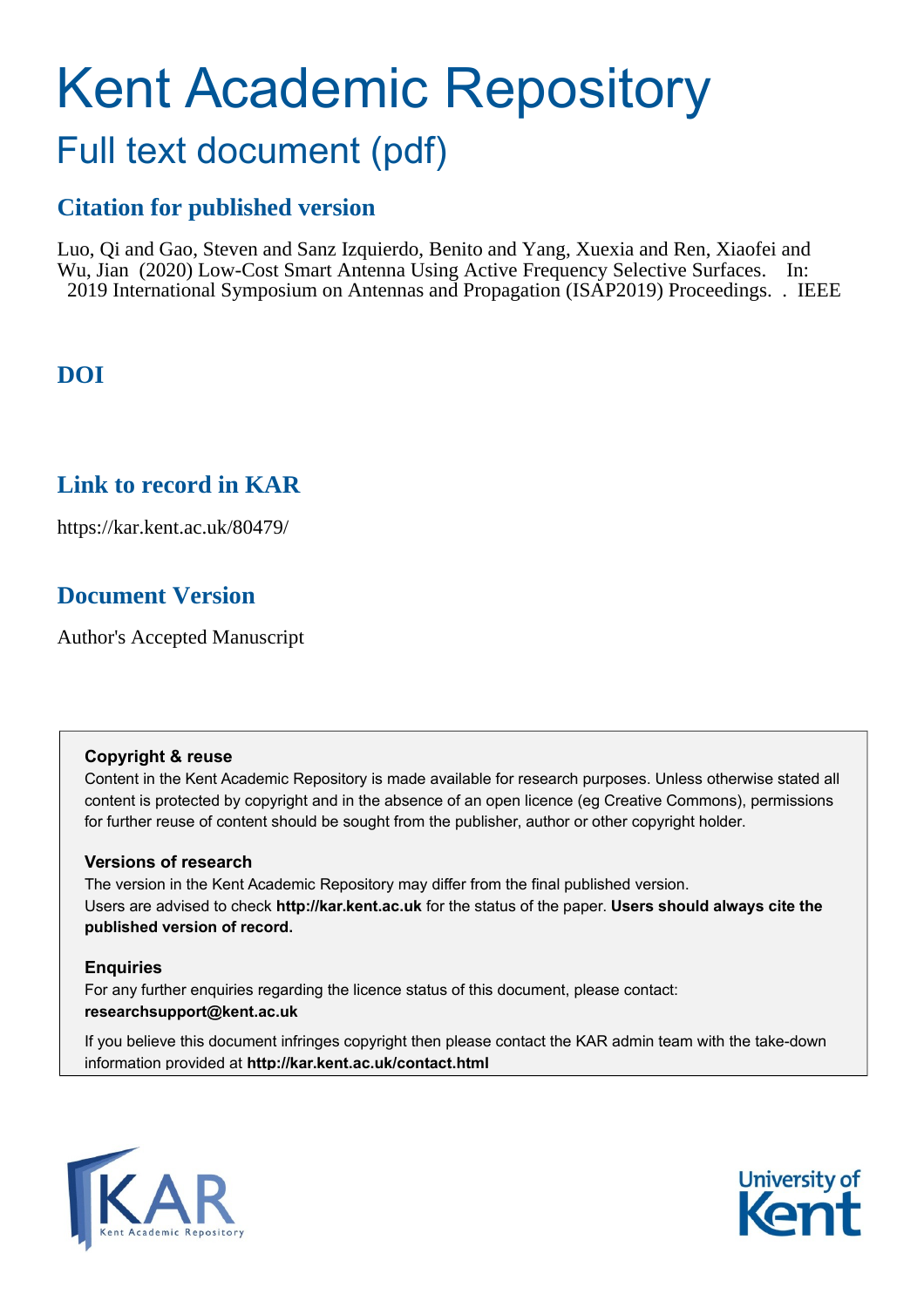## Low-Cost Smart Antenna Using Active Frequency Selective Surfaces

Qi Luo<sup>1</sup>, Steven Gao<sup>1</sup>, Benito Sanz Izquierdo<sup>1</sup>, Xuexia Yang<sup>2</sup>, Xiaofei Ren<sup>3</sup>, Jian Wu<sup>3</sup> <sup>1</sup>University of Kent, Canterbury, UK<br><sup>2</sup>Shanghai University, China <sup>2</sup>Shanghai University, China<br><sup>3</sup>Research Institute of Radio wave Propagation, China

*Abstract-* **Smart antenna is a key technology for advanced wireless systems and one of the most important features of smart antenna is electronically beam scanning or switching. It is highly desirable to reduce the mass, power consumption and cost of smart antennas, as the traditional phased array is always associated with high cost due to the use of many T/R modules and complicated beamforming network (BFN). This paper presents the University of Kent's recent research progress in the field of low-cost smart antenna design using active frequency selective surfaces (AFSS). Firstly, this paper presents a brief review of AFSS based beamreconfigurable antenna including several recent designs reported by the authors' group. Then, a new high-gain AFSS antenna design with some preliminary results will be presented. This is design achieves higher gain than the reported AFSS antennas. A detailed list of references is given at the end of this paper.** 

### I. INTRODUCTION

 Smart antenna, also known as intelligent antenna or adaptive array, is a key technology for advanced wireless systems, such as satellite communications, inter-satellite links, radars, sensors, mobile communications (5G and beyond), wireless local area networks, global navigation satellite systems (GNSS) and wireless power transfer [1-2]. One of the most important features of smart antenna is electronically beam scanning or switching. Smart antenna enables the wireless systems to achieve the optimum performance and increase the channel throughput by electronically steering its maximum radiation towards the desired directions while forming nulls against interfering sources [3].

 Traditional smart antennas are, however, complicated in structure, bulky, power hungry and costly. For commercial applications, it is important to reduce the size, mass, power consumption and cost. Low-cost smart antennas can be achieved by designing innovative antenna system architectures. For example, through using less number of active antenna elements, the number of required T/R modules and RF phase shifters can be reduced, which brings down the cost of the overall antenna system. In recent years, several techniques to reduce the cost of the RF front end of the smart antennas have been reported, including electronically steerable parasitic array radiator (ESPAR) [4-9], retro-directive array [10-11], low-cost multibeam BFN [12-13], active frequency selective surface (AFSS) [14-22], etc. One common feature of these design techniques is that they aim to reduce the number of microwave phase shifters and T/R modules by using different array architectures. Due to the page limits of this conference paper,

this paper will focus on the use of AFSS to realize a low-cost beam-reconfigurable antenna.

### II. REVIEW OF AFSS BASED BEAM RECONFIGURABLE ANTENNAS

Besides the control circuit, an AFSS based beam-reconfigurable antenna consists of a feed antenna/array and AFSSs. The feed antenna is normally an omnidirectional antenna, such as dipole [14-16], monopole [17-18], dielectric resonator antenna [19], back-to-back patch [20], coaxial collinear antenna [21]. The AFSS screens are electronically configured to operate as a reflector or electromagnetically (EM) transparent to the incident waves. Fig.1 demonstrates the operation principle of the AFSS antenna. Through controlling the operation modes of the AFSS, reflector or EM transparent, the beam of the AFSS antenna can be switched within  $360^\circ$  angle range in the azimuth plane. The Antenna and RF Research team at the University of Kent has been working on AFSS-based low-cost smart antennas for many years, and is currently working on a new concept of AFSS antenna that operates in multi-band multi-beam mode, as shown in Fig. 2.



Figure. 1. The operation principle of the AFSS antenna.

Fig. 3 shows some examples of the active microstrip FSSs. Reconfigurability is realized by changing the resonance behavior of the FSS screen by controlling the states of PIN diodes or Varactor diodes. As the Babinet counterpart of the strip FSS, slot type FSS can also be reconfigured using the same technique. Fig. 4 shows three slot-type AFSSs including one dual-band AFSS (Fig. 4 (c)) developed at the research group in the University of Kent.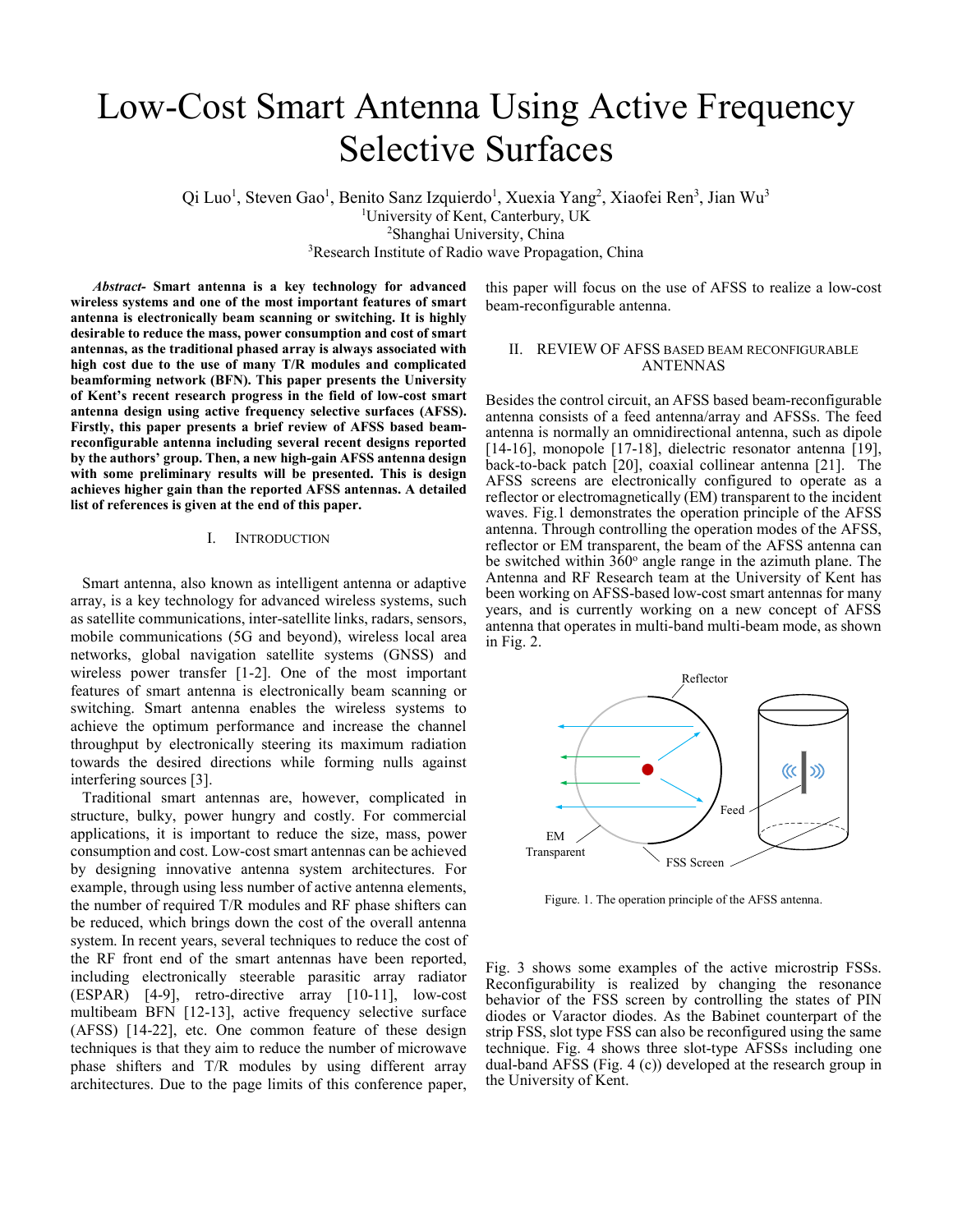

Figure. 2. A new concept of an AFSS antenna operates in multi-band multibeam mode.



Figure. 3. Some examples of the active FSSs using microstrips. (a) Ref [15]. (b) Ref [17]. (c) Ref [21]. (d) Ref [16].

In theory, half of the radiated waves from the feed would be reflected back by the equivalent reflector. As a result, the gain of the feed would be improved by 3-dB. For this reason, most of the existing AFSS antenna designs have a gain of less than 9 dBi. The gain of the AFSS antenna is improved to 10 dBi through using metallic cones at the top and bottom of the structure [15]. For many applications, it is required to have a more directive beam. In the next section, our on-going work with some preliminary results on the high gain AFSS antenna design will be presented.



Figure. 4. Some of the slot-type active FSSs developed in the University of Kent. (a) Ref [22]. (b) Ref [18]. (c) Ref [14].

### III. HIGH GAIN AFSS ANTENNA DESIGN

The working principle of the high-gain design is to make the AFSS antenna operates in a different mode other than the feed with reflector. Fig. 5 shows the concept of the proposed design. As shown, eight AFSS panels are used to form an octagon shape and a printed monopole is placed in the center as the feed antenna. Different from the conventional designs, two copper plates are placed on the top and bottom of the AFSS antenna. In this configuration, the AFSS antenna operates as a wide slot antenna with an octagonal cavity.

Figure. 5. The configuration of the developed high-gain AFSS antenna.



Fig. 6 shows the beam switching performance of the developed AFSS antennas. Because of the symmetrical configuration, only the beam-switching in 0 to 180-degree in the azimuth plane is given. In this design, the diameter of the octagon is chosen to be 165mm with a height of158mm. The antenna is optimized to operate at the central frequency of 3.5 GHz, with 10 dB return